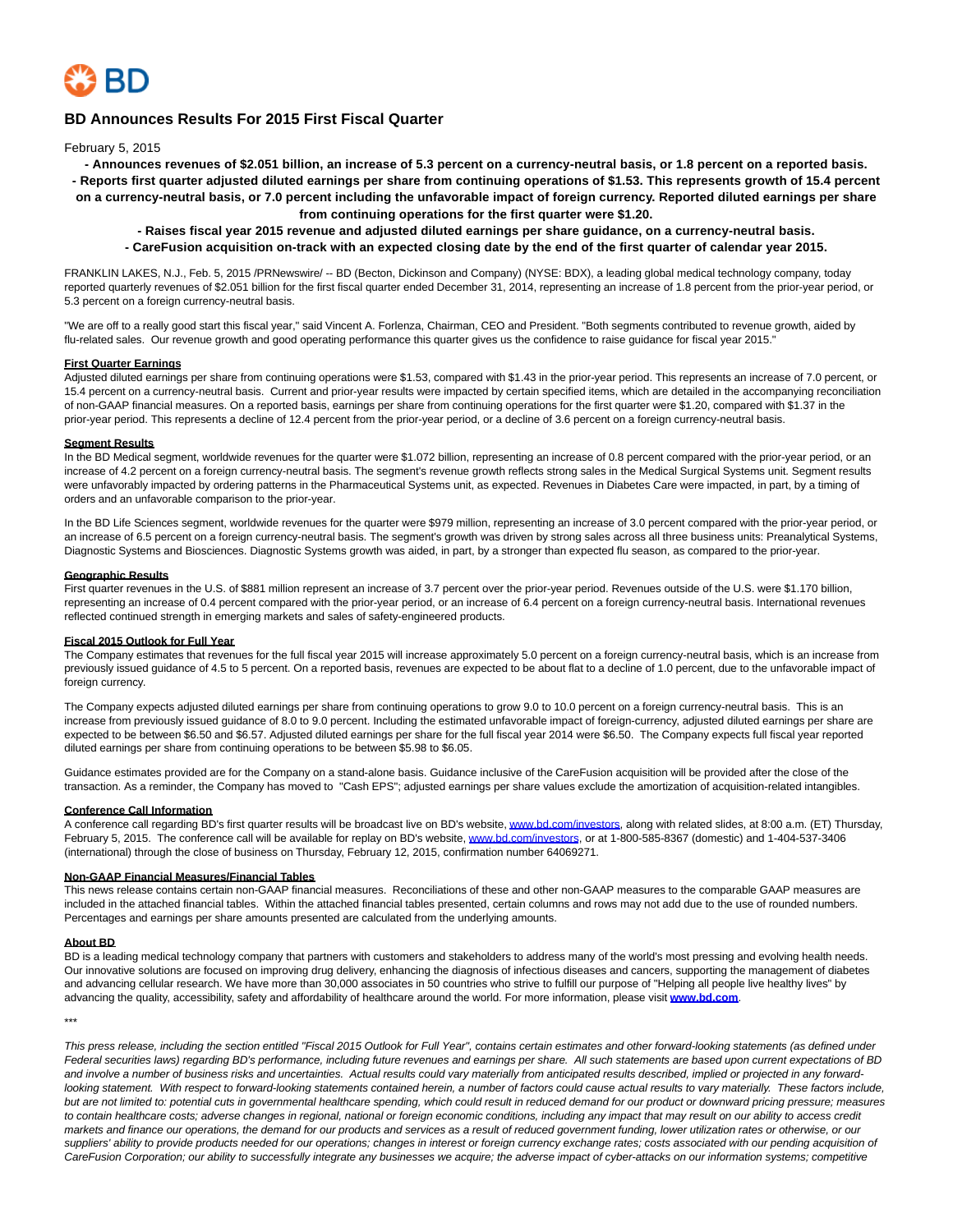factors including technological advances and new products introduced by competitors; pricing and market pressures; difficulties inherent in product development, delays in product introductions and uncertainty of market acceptance of new products; increases in energy costs and their effect on, among other things, the cost of producing BD's products; efficacy or safety concerns relating to product recalls; fluctuations in costs and availability of raw materials and in BD's ability to maintain favorable supplier arrangements and relationships; new or changing laws and regulations impacting our business or changes in enforcement practices with respect to such laws; uncertainties of litigation (as described in BD's filings with the Securities and Exchange Commission); future healthcare reform, including changes in government pricing and reimbursement policies or other cost containment reforms; the effects of potential pandemic diseases; and issuance of new or revised accounting standards, as well as other factors discussed in BD's filings with the Securities and Exchange Commission. We do not intend to update any forward-looking statements to reflect events or circumstances after the date hereof except as required by applicable laws or regulations.

#### Contact:

Ed Cook, Corporate Communications – 201-847-7176 Monique N. Dolecki, Investor Relations – 201-847-5453

# BECTON DICKINSON AND COMPANY

CONSOLIDATED INCOME STATEMENTS

(Unaudited; Amounts in millions, except share and per share data)

|                                           |             | Three Months Ended December 31. |           |  |
|-------------------------------------------|-------------|---------------------------------|-----------|--|
|                                           | 2014        | 2013                            | % Change  |  |
| <b>REVENUES</b>                           | \$<br>2.051 | \$<br>2,015                     | 1.8       |  |
| Cost of products sold                     | 1,006       | 980                             | 2.7       |  |
| Selling and administrative expense        | 544         | 531                             | 2.4       |  |
| Research and development expense          | 129         | 126                             | 2.5       |  |
| Acquisition-related costs                 | 23          |                                 | ΝM        |  |
| <b>TOTAL OPERATING COSTS</b>              |             |                                 |           |  |
| <b>AND EXPENSES</b>                       | 1,702       | 1,637                           | 4.0       |  |
| OPERATING INCOME                          | 349         | 378                             | (7.6)     |  |
| Interest expense                          | (76)        | (34)                            | <b>NM</b> |  |
| Interest income                           | 10          | 14                              | (25.4)    |  |
| Other income, net                         | 2           |                                 | NM        |  |
| <b>INCOME BEFORE INCOME TAXES</b>         | 285         | 359                             | (20.5)    |  |
| Income tax provision                      | 50          | 88                              | (43.3)    |  |
| <b>NET INCOME</b>                         | 236         | 271                             | (13.1)    |  |
| <b>EARNINGS PER SHARE</b>                 |             |                                 |           |  |
| Basic Earnings per Share                  | \$<br>1.22  | \$<br>1.40                      | (12.9)    |  |
| Diluted Earnings per Share                | \$<br>1.20  | \$<br>1.37                      | (12.4)    |  |
| AVERAGE SHARES OUTSTANDING (in thousands) |             |                                 |           |  |

| Basic          | 192.844 | 194,203 |  |
|----------------|---------|---------|--|
| <b>Diluted</b> | 197.000 | 198.110 |  |

NM - Not Meaningful

Page 1

BECTON DICKINSON AND COMPANY SUPPLEMENTAL REVENUE INFORMATION REVENUES BY SEGMENT AND GEOGRAPHIC AREA (Unaudited; Amounts in millions)

| Three Months Ended December 31, |       |      |       |          |  |  |  |  |
|---------------------------------|-------|------|-------|----------|--|--|--|--|
|                                 |       |      |       | % Change |  |  |  |  |
|                                 |       |      |       |          |  |  |  |  |
|                                 |       |      |       |          |  |  |  |  |
|                                 | 457   | \$   | 441   | 3.6      |  |  |  |  |
|                                 | 615   |      | 622   | (1.2)    |  |  |  |  |
| \$                              | 1,072 | \$   | 1.064 | 0.8      |  |  |  |  |
|                                 |       |      |       |          |  |  |  |  |
|                                 |       |      |       |          |  |  |  |  |
| \$                              | 424   | \$   | 408   | 3.9      |  |  |  |  |
|                                 | 556   |      | 543   | 2.3      |  |  |  |  |
| \$                              | 979   | \$   | 951   | 3.0      |  |  |  |  |
|                                 |       |      |       |          |  |  |  |  |
|                                 |       |      |       |          |  |  |  |  |
| \$                              | 881   | \$   | 849   | 3.7      |  |  |  |  |
|                                 | \$    | 2014 |       | 2013     |  |  |  |  |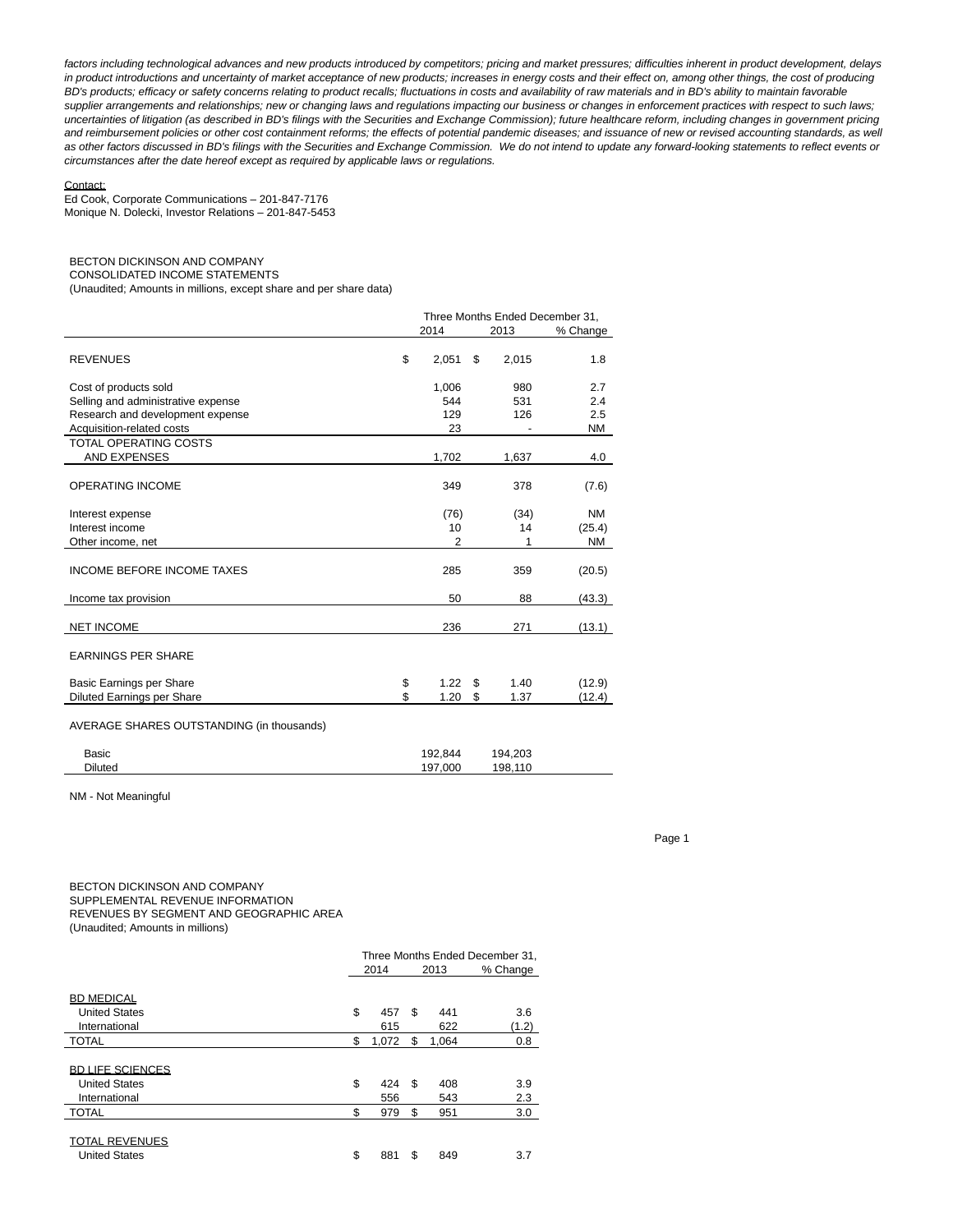| International       |    | $\overline{\phantom{a}}$<br>л. |        | 166            | ר. ש        |
|---------------------|----|--------------------------------|--------|----------------|-------------|
| <b>TA</b><br>H<br>◡ | мD | ∩ҕ                             | œ<br>ъ | 04E<br>า ๆ<br> | . .<br>ن. ا |

Page 2

# BECTON DICKINSON AND COMPANY SUPPLEMENTAL REVENUE INFORMATION REVENUES BY BUSINESS SEGMENTS AND UNITS Three Months Ended December 31,

(Unaudited; Amounts in millions)

|                                 |    |      |    | <b>United States</b> |          |  |
|---------------------------------|----|------|----|----------------------|----------|--|
|                                 |    | 2014 |    | 2013                 | % Change |  |
| <b>BD MEDICAL</b>               |    |      |    |                      |          |  |
| <b>Medical Surgical Systems</b> | \$ | 268  | S  | 262                  | 2.2      |  |
| Diabetes Care                   |    | 123  |    | 122                  | 0.8      |  |
| <b>Pharmaceutical Systems</b>   |    | 66   |    | 57                   | 16.2     |  |
| <b>TOTAL</b>                    | \$ | 457  | \$ | 441                  | 3.6      |  |
| <b>BD LIFE SCIENCES</b>         |    |      |    |                      |          |  |
| <b>Preanalytical Systems</b>    | \$ | 172S |    | 171                  | 0.3      |  |
| Diagnostic Systems              |    | 159  |    | 149                  | 6.5      |  |
| <b>Biosciences</b>              |    | 93   |    | 87                   | 6.5      |  |
| <b>TOTAL</b>                    | \$ | 424  | \$ | 408                  | 3.9      |  |
| <b>TOTAL UNITED STATES</b>      |    |      |    |                      |          |  |
|                                 | S  | 881  | S  | 849                  | 3.7      |  |

#### Page 3

BECTON DICKINSON AND COMPANY SUPPLEMENTAL REVENUE INFORMATION REVENUES BY BUSINESS SEGMENTS AND UNITS Three Months Ended December 31, (continued) (Unaudited; Amounts in millions)

|                                 | International |       |      |       |          |            |           |  |  |  |
|---------------------------------|---------------|-------|------|-------|----------|------------|-----------|--|--|--|
|                                 | % Change      |       |      |       |          |            |           |  |  |  |
|                                 |               | 2014  | 2013 |       | Reported | <b>FXN</b> | FX Impact |  |  |  |
| <b>BD MEDICAL</b>               |               |       |      |       |          |            |           |  |  |  |
| <b>Medical Surgical Systems</b> | \$            | 333   | \$.  | 317   | 5.0      | 10.6       | (5.6)     |  |  |  |
| Diabetes Care                   |               | 141   |      | 142   | (0.8)    | 6.1        | (6.9)     |  |  |  |
| <b>Pharmaceutical Systems</b>   |               | 141   |      | 164   | (13.7)   | (8.3)      | (5.4)     |  |  |  |
| <b>TOTAL</b>                    | \$            | 615   | \$   | 622   | (1.2)    | 4.6        | (5.8)     |  |  |  |
| <b>BD LIFE SCIENCES</b>         |               |       |      |       |          |            |           |  |  |  |
| <b>Preanalytical Systems</b>    | \$            | 182   | -S   | 176   | 3.2      | 10.1       | (6.9)     |  |  |  |
| <b>Diagnostic Systems</b>       |               | 179   |      | 175   | 1.8      | 8.9        | (7.1)     |  |  |  |
| <b>Biosciences</b>              |               | 196   |      | 192   | 1.8      | 6.8        | (5.0)     |  |  |  |
| <b>TOTAL</b>                    | \$            | 556   | \$   | 543   | 2.3      | 8.5        | (6.2)     |  |  |  |
|                                 |               |       |      |       |          |            |           |  |  |  |
| <b>TOTAL INTERNATIONAL</b>      | \$            | 1,170 | S    | 1,166 | 0.4      | 6.4        | (6.0)     |  |  |  |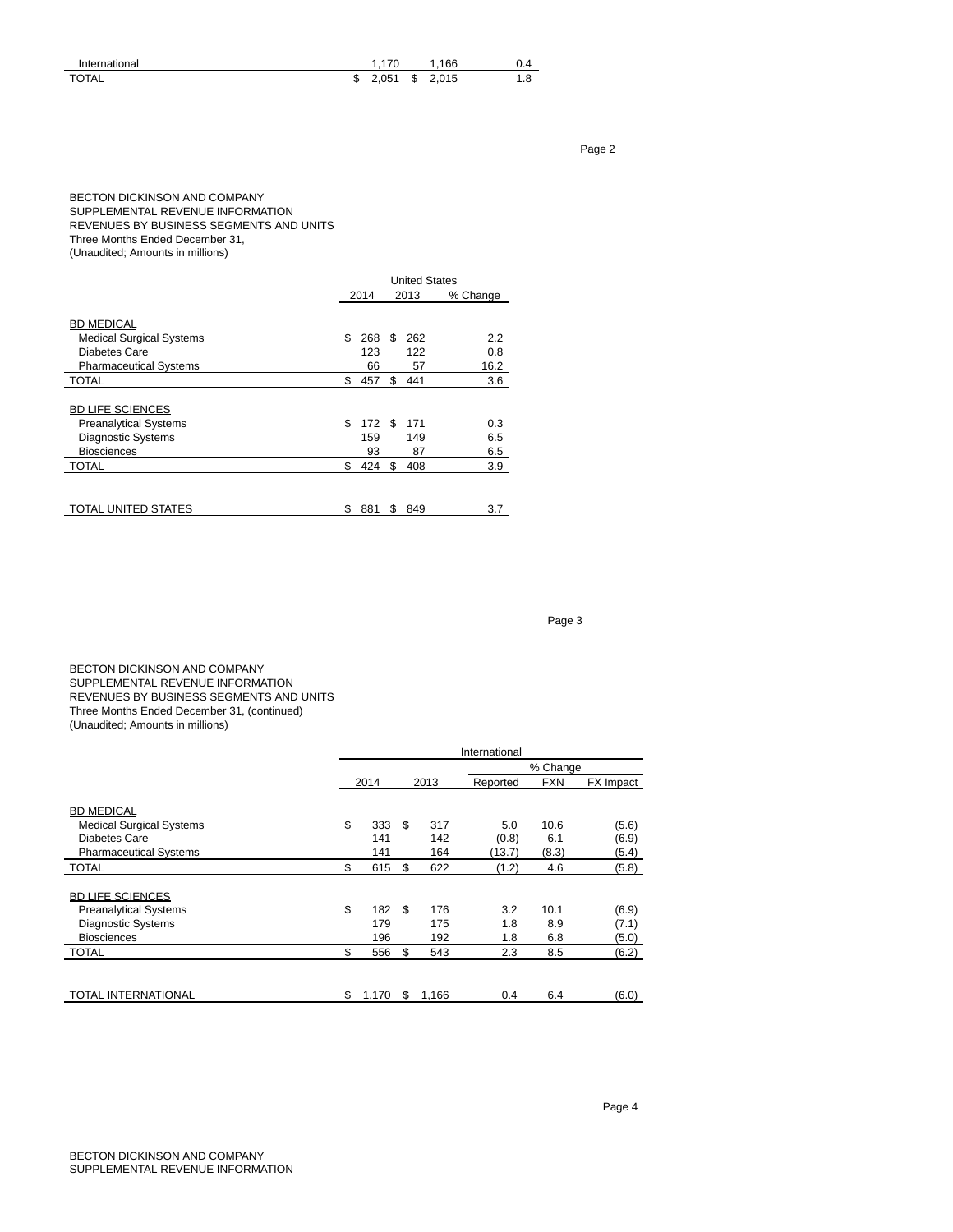# REVENUES BY BUSINESS SEGMENTS AND UNITS

Three Months Ended December 31, (continued)

(Unaudited; Amounts in millions)

|                                                                                                        | Total                   |      |                   |                       |                     |                         |  |  |  |
|--------------------------------------------------------------------------------------------------------|-------------------------|------|-------------------|-----------------------|---------------------|-------------------------|--|--|--|
|                                                                                                        |                         |      |                   |                       | % Change            |                         |  |  |  |
|                                                                                                        | 2014                    | 2013 |                   | Reported              | <b>FXN</b>          | FX Impact               |  |  |  |
| <b>BD MEDICAL</b><br><b>Medical Surgical Systems</b><br>Diabetes Care<br><b>Pharmaceutical Systems</b> | \$<br>601<br>263<br>208 | \$   | 579<br>264<br>221 | 3.7<br>(0.1)<br>(6.0) | 6.8<br>3.6<br>(1.9) | (3.1)<br>(3.7)<br>(4.1) |  |  |  |
| <b>TOTAL</b>                                                                                           | \$<br>1,072             | \$   | 1.064             | 0.8                   | 4.2                 | (3.4)                   |  |  |  |
| <b>BD LIFE SCIENCES</b><br><b>Preanalytical Systems</b><br>Diagnostic Systems<br><b>Biosciences</b>    | \$<br>353<br>338<br>288 | \$.  | 347<br>325<br>279 | 1.8<br>4.0<br>3.3     | 5.2<br>7.8<br>6.7   | (3.4)<br>(3.8)<br>(3.4) |  |  |  |
| <b>TOTAL</b>                                                                                           | \$<br>979               | \$   | 951               | 3.0                   | 6.5                 | (3.5)                   |  |  |  |
| <b>TOTAL REVENUES</b>                                                                                  | \$<br>2,051             | \$   | 2,015             | 1.8                   | 5.3                 | (3.5)                   |  |  |  |

Page 5

# BECTON DICKINSON AND COMPANY SUPPLEMENTAL REVENUE INFORMATION SAFETY REVENUES (Unaudited; Amounts in millions)

|                              |    | Three Months Ended December 31. |   |     |       |       |       |          |            |           |  |  |
|------------------------------|----|---------------------------------|---|-----|-------|-------|-------|----------|------------|-----------|--|--|
|                              |    | % Change                        |   |     |       |       |       |          |            |           |  |  |
|                              |    | 2014<br>2013                    |   |     |       |       |       | Reported | <b>FXN</b> | FX Impact |  |  |
| <b>TOTAL SAFETY REVENUES</b> |    |                                 |   |     |       |       |       |          |            |           |  |  |
| <b>United States</b>         | \$ | 309                             | S | 315 | (1.9) | (1.9) |       |          |            |           |  |  |
| International                |    | 265                             |   | 242 | 9.2   | 16.1  | (6.9) |          |            |           |  |  |
| <b>TOTAL</b>                 | \$ | 573                             | S | 557 | 2.9   | 5.9   | (3.0) |          |            |           |  |  |
| <b>BY SEGMENT</b>            |    |                                 |   |     |       |       |       |          |            |           |  |  |
| <b>BD</b> Medical            | \$ | 296                             | S | 285 | 3.9   | 6.6   | (2.7) |          |            |           |  |  |
| <b>BD Life Sciences</b>      |    | 278                             |   | 272 | 2.0   | 5.3   | (3.3) |          |            |           |  |  |
| <b>TOTAL</b>                 | \$ | 573                             | S | 557 | 2.9   | 5.9   | (3.0) |          |            |           |  |  |

Page 6

BECTON DICKINSON AND COMPANY SUPPLEMENTAL INFORMATION FY2015 Quarter-to-Date Reconciliation of Non-GAAP Financial Measures (Unaudited)

|                                                                                                                         |  | Three Months Ended December 31, |      |  |                     |  |             |         |          |            |           |
|-------------------------------------------------------------------------------------------------------------------------|--|---------------------------------|------|--|---------------------|--|-------------|---------|----------|------------|-----------|
|                                                                                                                         |  |                                 |      |  |                     |  | Foreian     | Foreign |          |            |           |
|                                                                                                                         |  |                                 |      |  |                     |  | Foreign     |         | Currency |            | Currency  |
|                                                                                                                         |  |                                 |      |  |                     |  | Currency    |         | Neutral  | Growth     | Neutral   |
|                                                                                                                         |  | 2014                            | 2013 |  | Growth              |  | Translation |         | Change   | %          | Growth %  |
| Reported Diluted Earnings per Share                                                                                     |  | \$ 1.20<br><b>S</b>             |      |  | 1.37 \$ $(0.17)$ \$ |  | $(0.12)$ \$ |         | (0.05)   | $(12.4\%)$ | $(3.6\%)$ |
| Financing related costs associated with the pending CareFusion<br>acquisition. (\$44 million or \$28 million after-tax) |  | 0.14                            |      |  |                     |  |             |         |          |            |           |